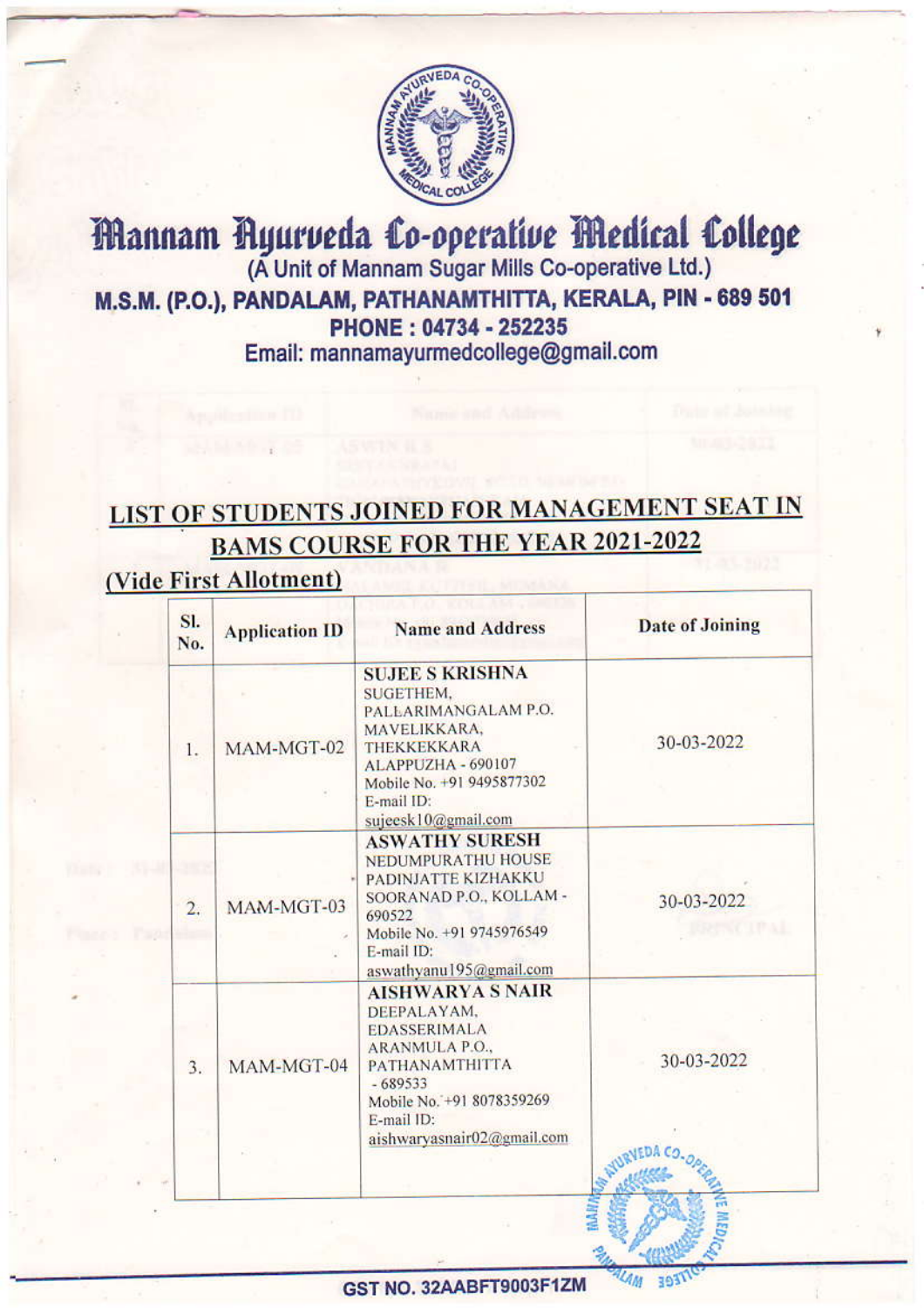

# Mannam Ayurveda Co-operative Medical College M.S.M. (P.O.), PANDALAM, PATHANAMTHITTA, KERALA, PIN - 689 501 PHONE: 04734 - 252235

Email: mannamayurmedcollege@gmail.com

| SI.<br>No. | <b>Application ID</b>                                                                                                                                                            | <b>Name and Address</b>                                                                                                                          | <b>Date of Joining</b> |
|------------|----------------------------------------------------------------------------------------------------------------------------------------------------------------------------------|--------------------------------------------------------------------------------------------------------------------------------------------------|------------------------|
| 4.         | <b>ASWIN R S</b><br>MAM-MGT-05<br><b>SREYAS NRA7A1</b><br>GANAPATHYKOVIL ROAD, NEMOM P.O.<br>THIRUVANANTHAPURAM<br>Mobile No. +91 9446039150<br>E-mail ID: aswinrs2020@gmail.com |                                                                                                                                                  | 30-03-2022             |
| 5.         | MAM-MGT-09                                                                                                                                                                       | <b>VANDANAR</b><br>MALAMEL KUTTIYIL, MEMANA<br>OACHIRA P.O., KOLLAM - 690526<br>Mobile No. +91 8943776045<br>E-mail ID: rvandanapillai@gmail.com | 31-03-2022             |

Date: 31-03-2022

Place: Pandalam



**CIPAL**